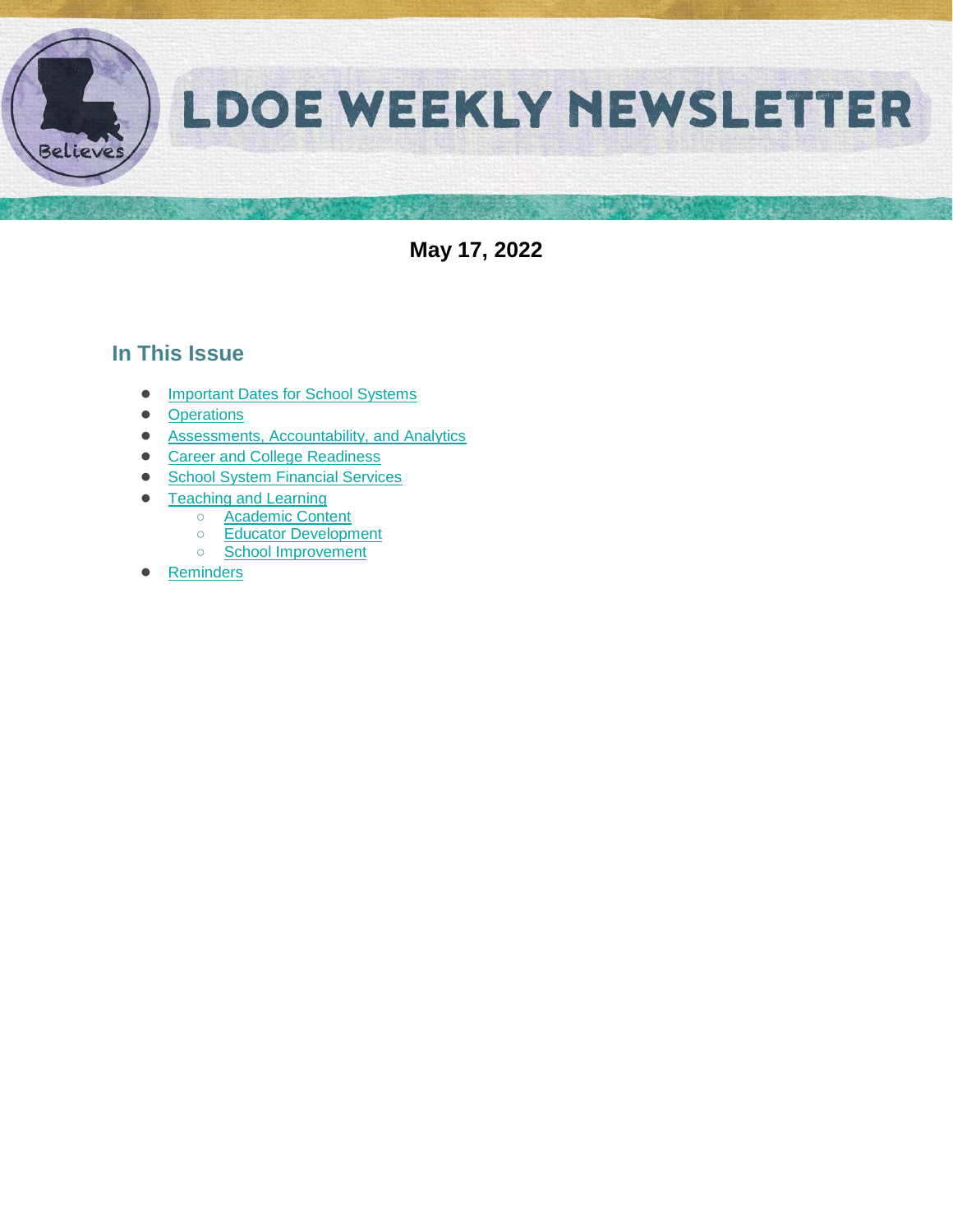# <span id="page-1-0"></span>**Important Dates for School Systems**

| <b>Office Hours</b>                                                                                                                                              |                      |  |  |
|------------------------------------------------------------------------------------------------------------------------------------------------------------------|----------------------|--|--|
| <b>Office Hours Title</b>                                                                                                                                        | <b>Zoom Link</b>     |  |  |
| K-2 CLASS® Pilot Office Hours                                                                                                                                    | May 18 at 12 p.m.    |  |  |
| Data Coordinator Office Hours                                                                                                                                    | May 19 at 1 p.m.     |  |  |
| P-EBT Data Managers Office Hours                                                                                                                                 | May 24 at 10 a.m.    |  |  |
| Early Childhood Lead Agencies Office Hours                                                                                                                       | May 24 at 3 p.m.     |  |  |
| <b>Assessment and Accountability Office Hours</b>                                                                                                                | May 24 at 3:45 p.m.  |  |  |
| <b>Monthly Calls*</b>                                                                                                                                            |                      |  |  |
| <b>Monthly Call Title</b>                                                                                                                                        | <b>Zoom Link</b>     |  |  |
| Student Well-Being Monthly Call                                                                                                                                  | May 18 at 9:30 a.m.  |  |  |
| Nonpublic Monthly Call                                                                                                                                           | May 18 at 3 p.m.     |  |  |
| Federal Support and Grantee Relations Monthly Cal                                                                                                                | May 19 at 10 a.m.    |  |  |
| Career and College Readiness Monthly Call                                                                                                                        | May 19 at 3 p.m.     |  |  |
| <b>Education Technology Monthly Call</b>                                                                                                                         | May 26 at 9 a.m.     |  |  |
| <b>Nutrition Support Monthly Call</b>                                                                                                                            | June 7 at 1 p.m.     |  |  |
| <b>Charter Authorizers Monthly Call</b>                                                                                                                          | June 8 at 11 a.m.    |  |  |
| <b>BESE Authorized Charter School Monthly Call</b>                                                                                                               | June 8 at 3 p.m.     |  |  |
| Data Coordinator Monthly Call                                                                                                                                    | June 9 at 1 p.m.     |  |  |
| Legislative and Policy Support Monthly Call                                                                                                                      | June 20 at 10 a.m.   |  |  |
| Assessment and Accountability Monthly Call                                                                                                                       | June 21 at 3:45 p.m. |  |  |
| *Monthly call presentations are available in the School Improvement Library. View the School System Support<br>Calendar to access a complete schedule of events. |                      |  |  |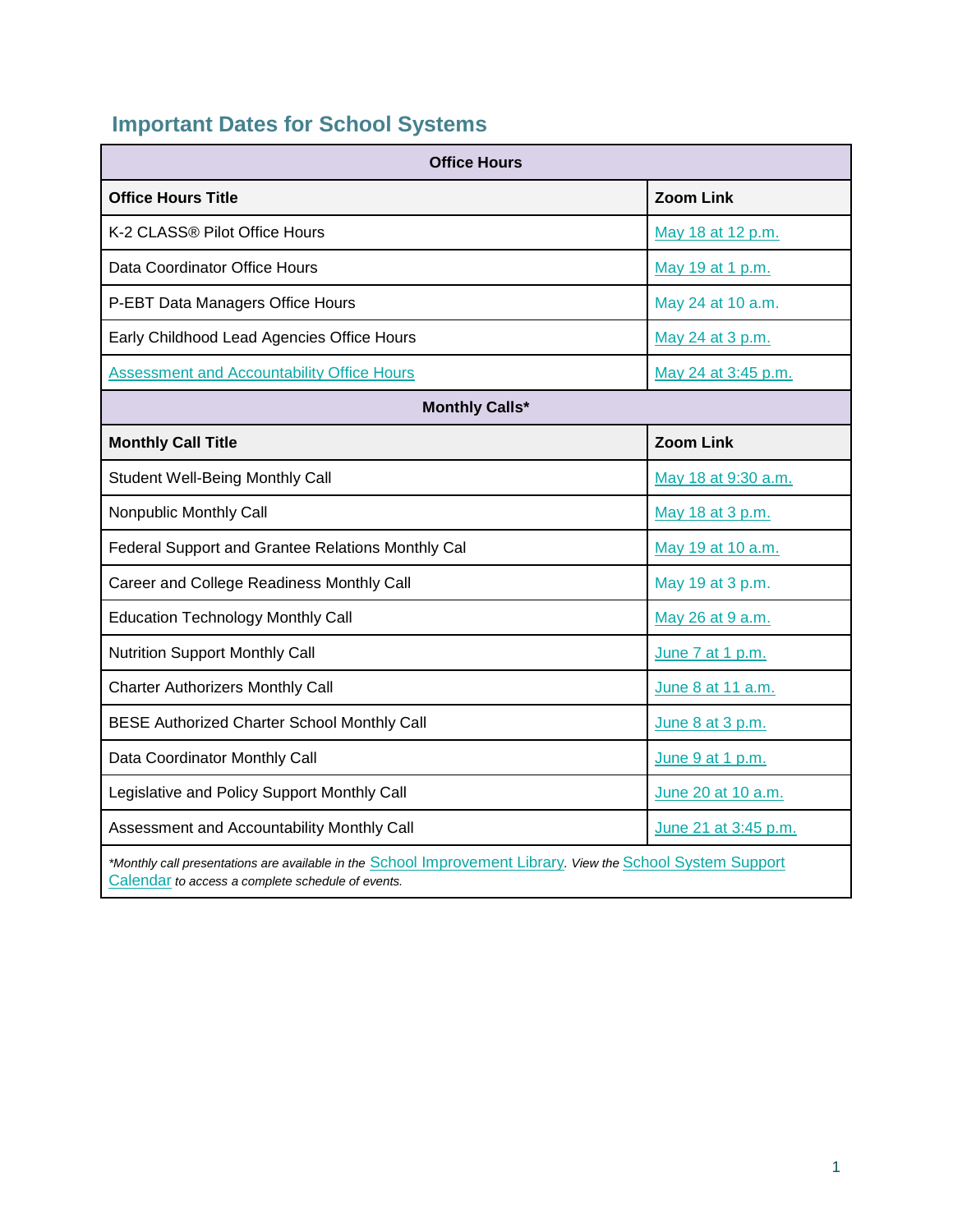## <span id="page-2-0"></span>**Operations**

#### **2021 – 22 High Cost Services Round 1 Grant Allocations Visible in eGMS Please share with IDEA Directors, Federal Program Directors and Business Managers**.

High Cost Services (HCS) Round 1 allocations are now visible in eGMS. School systems with an approved application can now create a budget by creating an amendment in the HCS Round 1 application in eGMS. School systems must create this amendment to include all students for whom an allocation was received. Budget amendments will be reviewed for eligibility and allowability as they are submitted.

**Please note that MFP/state funds included in this allocation will expire and no longer be available as of June 30. Additionally, all claims are due and must be submitted in eGMS by July 15.**

Please contact [ldoe.grantshelpdesk@la.gov](mailto:ldoe.grantshelpdesk@la.gov) with questions.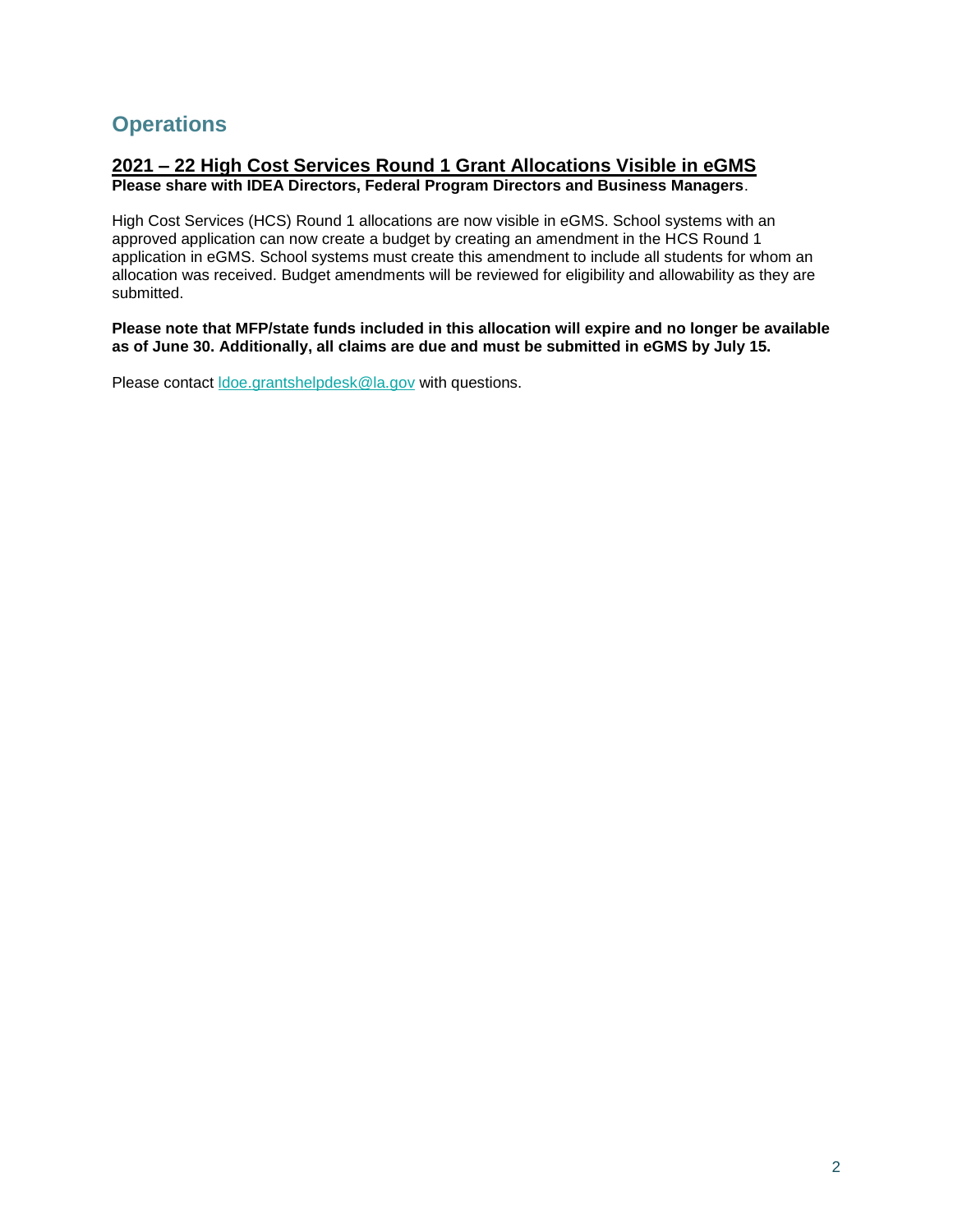## <span id="page-3-0"></span>**Assessments, Accountability and Analytics**

### **LEAP 2025**

**Please share this information with district test coordinators and school leaders.**

- May 13: End of high school testing window; all scores released in DRC INSIGHT. Please make sure that accountability codes have been applied to initial testers and students on third year assessment cohort if there is appropriate documentation to support the code.
- May 25: Last day to test grades 3-8; all irregularities and voids due to [assessment@la.gov,](mailto:assessment@la.gov) Please make sure that all students who did not test have an accountability code applied to all subjects missed if there is appropriate documentation to support the code.
- Accountability Coding:
	- Code 97 may only be used to excuse testing if the code was also used to exit the student in EdLink. This code is routinely audited.
	- There is no code for parental opt-out. Please do not apply any code on the list.
- June 9: Last day to request rescoring for LEAP 2025 high school assessments
	- See Test Coordinator Manual pages 19-20 for eligible students and form.
	- All students tested as grade 12 have been automatically rescored.
- Late July: LEAP 2025 grades 3-8 released.

Please contact [assessment@la.gov](mailto:assessment@la.gov) with questions related to LEAP 2025.

## **ELPT**

#### **Please share this information with district test coordinators and system leaders.**

- May 16: ELPT scores were released in the TIDE portal.
- Students are identified as proficient if they score 4 or 5 on all domains.
- No student should be exited from EL status unless they score proficient. This includes students with disabilities. In 2022-2023, some students will be eligible for ELPT Connect, an assessment for students with significant cognitive disabilities, so there is no longer justification for exiting students early.

Please contact [assessment@la.gov](mailto:assessment@la.gov) with questions.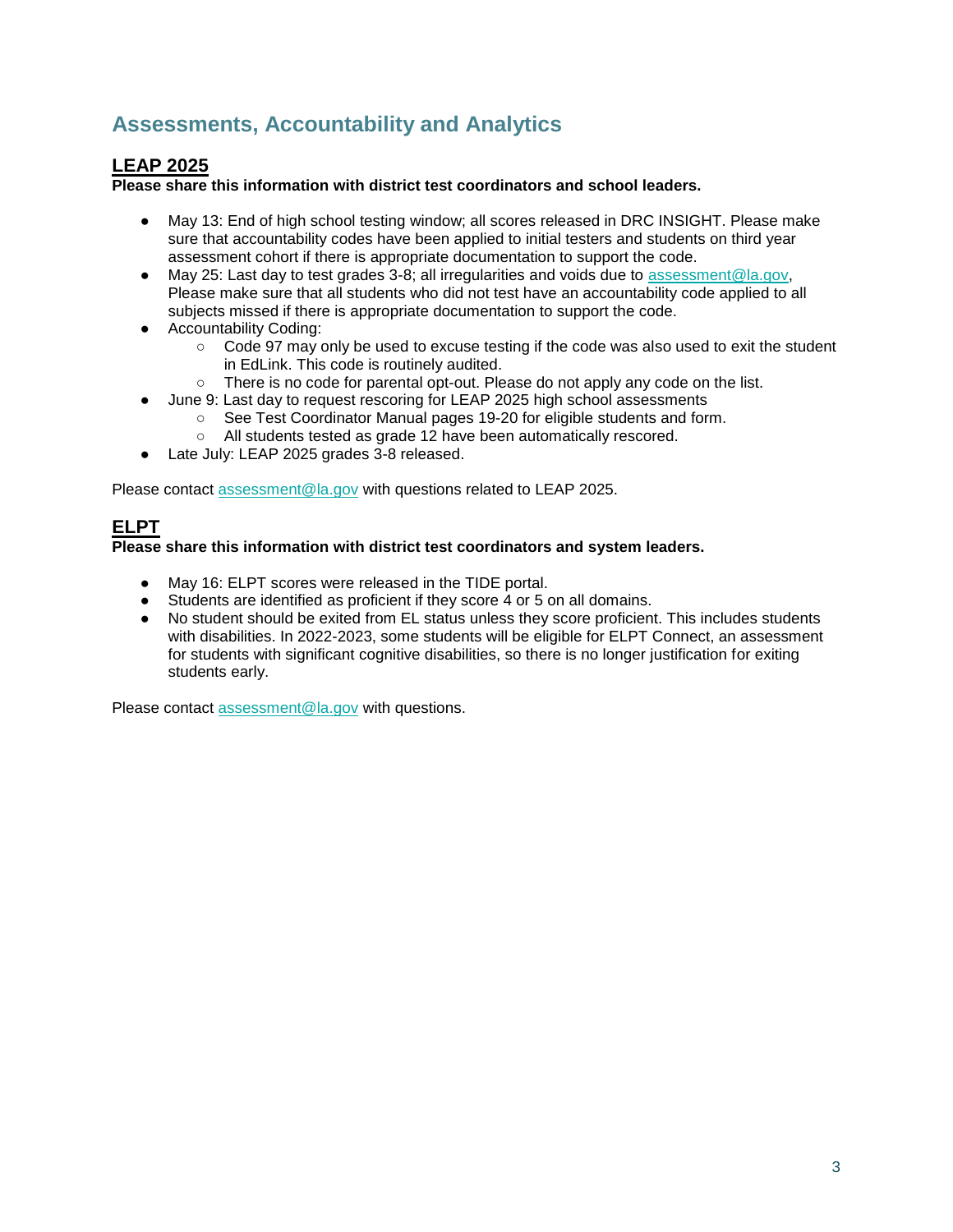### **Louisiana Assessment Literacy Initiative**

**Please share this announcement with school system leaders and school leaders.**

The LDOE, in partnership with the Center for Assessment, launched the Assessment Literacy Initiative in the 2021–2022 school year. The goal of the Initiative is to cultivate assessment literacy among Louisiana educators in order to improve student learning.

The LDOE is expanding the Initiative for the 2022–2023 school year and will partner with up to 20 teams of educators from across the state. Each team will include one school system leader, one school leader, and two teachers (one ELA and one social studies). Teams will participate in a series of professional learning modules throughout the year that will consist of six three-hour virtual sessions, with independent practice activities between sessions. To apply, school leaders should complete the [interest survey](https://docs.google.com/forms/d/e/1FAIpQLSc8wPVFqk3Qb062CCda0bGbANSellkZSzrizltgLqMdvPPreQ/viewform?usp=sf_link) by **June 30, 2022**.

To learn more, attend the session Assessment Literacy: Transforming Assessment Conversations at the Teacher Leader Summit, where participants from the first year of the Louisiana's Assessment Literacy Initiative will share what they learned and how it affected assessment practices.

Please contact [assessment@la.gov](mailto:assessment@la.gov) with questions.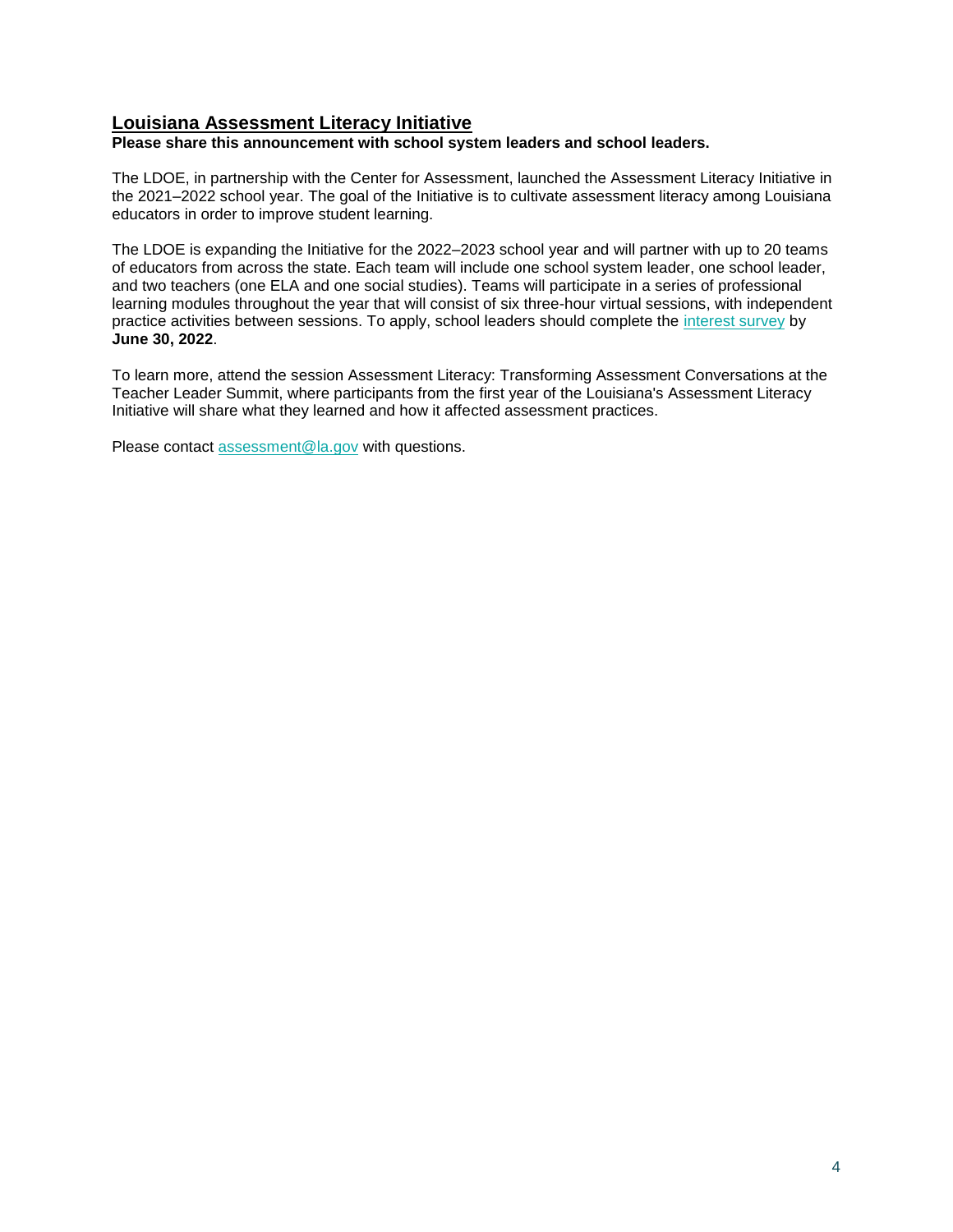## <span id="page-5-0"></span>**Career and College Readiness**

### **2022-2023 Pupil Progression Plan Webinar**

**Please share with school system administrators.**

The Pupil Progression Plan (PPP) is the comprehensive plan developed and adopted by each school system, based on student performance. The plan also addresses student placement, promotion, retention, and specific policy decisions of the school system.

The Department will hold this webinar to address the submission of the 2022-2023 PPP. Prior to the meeting, all PPP templates and guidance will be posted in the School Policy library.

- **Webinar Date and Time**: May 24 at 9 a.m.
- **Webinar Link**: [https://ldoe.zoom.us/j/92424782178](https://ldoe.zoom.us/j/92424782178?pwd=M281V1ZXdElaTHNUcnRtaWxBbE5WZz09)
- **Webinar Phone Number**: 312-626-6799
- **Meeting ID**: 924 2478 2178

Please contact [ppp@la.gov](mailto:ppp@la.gov) with questions.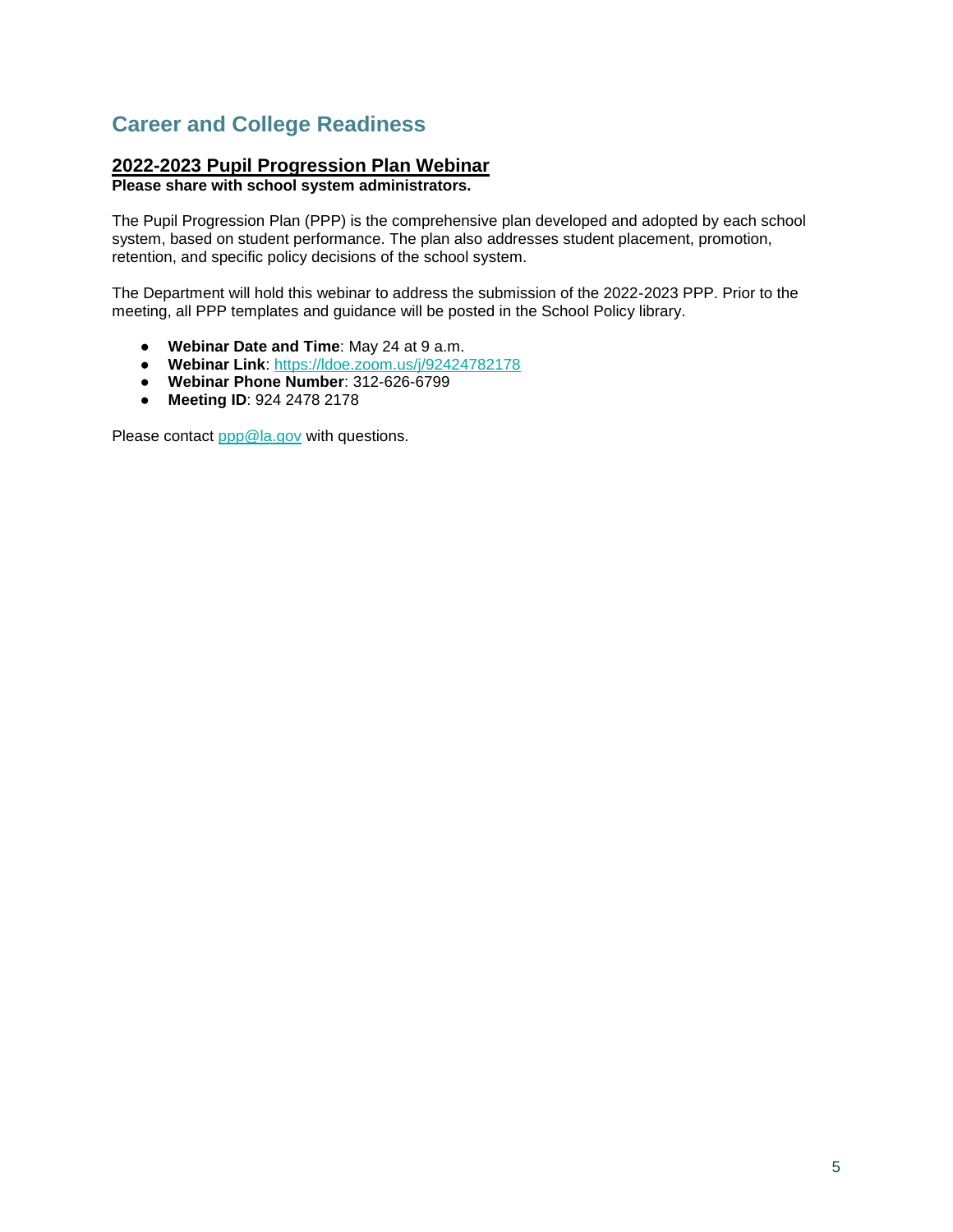## <span id="page-6-0"></span>**School System Financial Services**

### **FY 2021-2022 Nonpublic Textbooks Allocation**

**Please share with Business Managers and Finance Officials.**

DEADLINE REMINDER: Public school systems should support nonpublic schools in their area via the Nonpublic Textbooks Allocation made available to purchase books and educational materials on behalf of the nonpublic schools. The FY 2021-2022 Nonpublic Textbooks Allocation is available to each school system in the Department's electronic grants management system (eGMS). Orders for textbooks, etc. must be delivered to (and received by) the eligible nonpublic school during the period of July 1, 2021 to June 30, 2022, in order to be eligible for reimbursement. Reimbursement requests must be submitted to [Textbook Allocation Guidelines.](https://www.louisianabelieves.com/docs/default-source/links-for-newsletters/fy2021-22-nonpublic-textbook-allocation-guidelines-for-leas.pdf)

The LDOE no later than July 15, 2022.

Additional information is available in the FY 2021-2022 Nonpublic Textbook Administration Program [Reimbursements.](https://www.louisianabelieves.com/docs/default-source/links-for-newsletters/fy2021-22-nonpublic-textbook-allocation-guidelines-for-leas.pdf)

Please contact [nonpublicfinancehelpdesk@la.gov](mailto:nonpublicfinancehelpdesk@la.gov) with questions.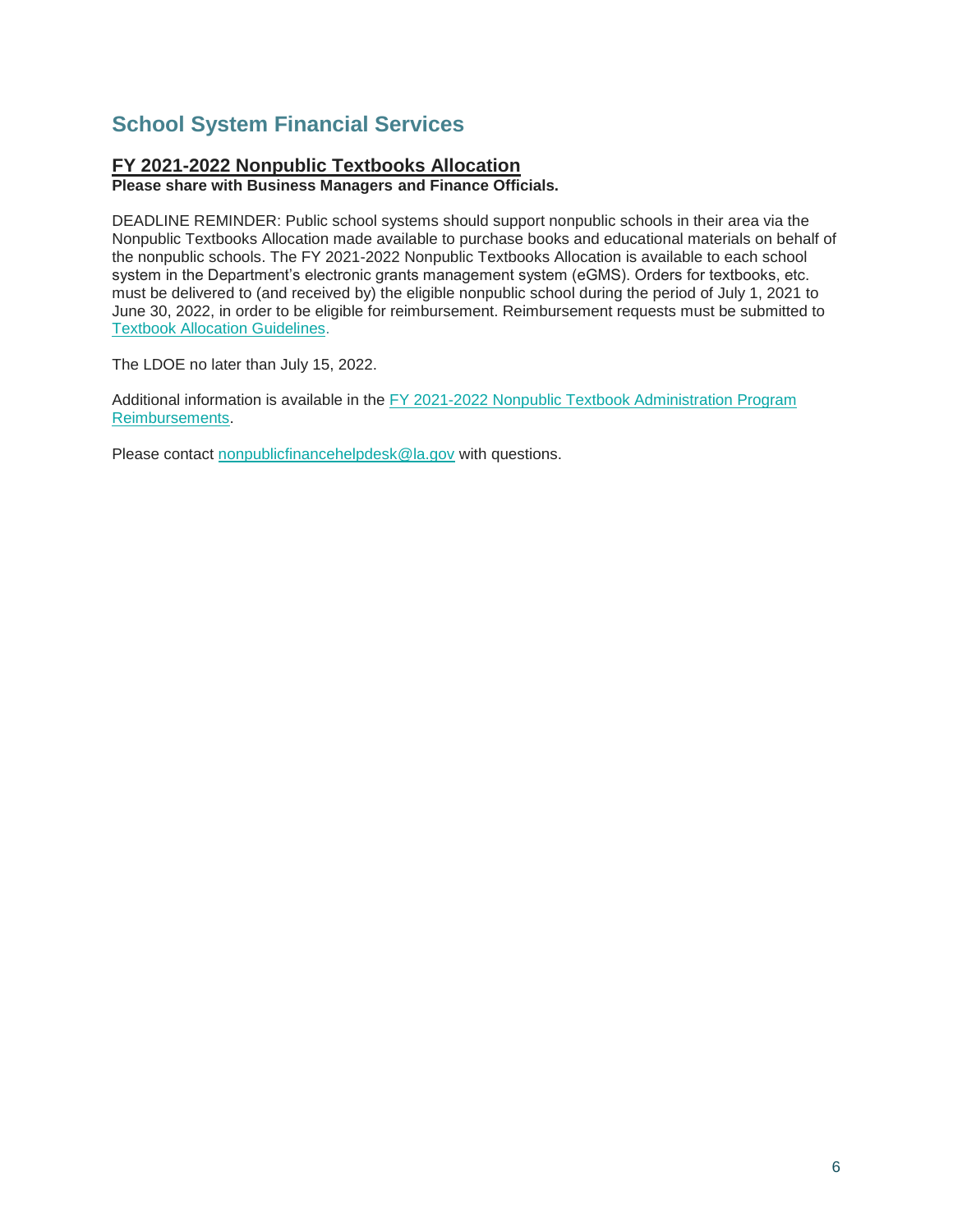## <span id="page-7-0"></span>**Teaching and Learning**

## **Academic Content**

#### **Instructional Support: Instructional Material Reviews Please share with content supervisors and administrators.**

The Department conducts ongoing reviews of instructional materials to support school systems in adopting curricula in all core subjects. Newly rated Tier 1 materials are listed below. All tiered reviews can be found on the [Annotated Reviews](http://www.louisianabelieves.com/academics/ONLINE-INSTRUCTIONAL-MATERIALS-REVIEWS/curricular-resources-annotated-reviews) webpage.The status of all instructional materials submissions can be found in the [Weekly Report.](https://www.louisianabelieves.com/docs/default-source/curricular-resources/online-instructional-materials-reviews.pdf?sfvrsn=a26b841f_654)

| <b>Publisher</b> '       | <b>Title and Grade Levels</b>      |      | Core Subject   Tiered Rating |
|--------------------------|------------------------------------|------|------------------------------|
| <b>Achievement First</b> | Achievement First Math, Grades K-4 | Math | Tier 1                       |

Please contact [louisianacurriculumreview@la.gov](mailto:LouisianaCurriculumReview@la.gov) with questions.

## **Educator Development**

#### **Principal's Newsletter Appreciation**

#### **Please share with principals and principal supervisors.**

The Department's monthly **Principal's Newsletter** is designed to celebrate and inform building-level leaders around pertinent topics in school leadership. This month's Principal's Newsletter will be released on **May 26**. If you have a building-level leader who you would like to recognize, take a minute to send a shout-out of appreciation using this [survey link](https://forms.gle/azgHb6Tk9vLD4V5t8) by **May 20**. This note of appreciation will be included in our May Principal Newsletter.

Please contact [brandy.branigan@la.gov](mailto:brandy.branigan@la.gov) for more information.

#### **Recruitment, Recovery, and Retention Teacher Survey**

**Please share with school system leaders, principals, and teachers.**

The Department in conjunction with the Region 14 Comprehensive Center, an outside organization that is a partner with the LDOE in improving education in our state, is providing the opportunity for teachers to describe their experiences and perceptions as well as offer suggestions on issues related to teacher recruitment, recovery, and retention.

**Teachers** are asked to complete this short [survey](https://survey.alchemer.com/s3/6839519/Region-14-CC-Teacher-Recruitment-Retention-and-Recovery-Survey) by **June 10.**

Please contact [louisianaleaders@la.gov](mailto:louisianaleaders@la.gov) with questions.

#### **Recruitment and Retention Funding Strategies**

**Please share with school system leaders.**

As school systems continue to use ESSER funds to address recruitment and retention issues, the [Achieve! Planning Guide for School Systems](https://www.louisianabelieves.com/docs/default-source/operations/achieve!-planning-guidance.pdf?sfvrsn=25d36718_24) shares several links to reference guidance on spending. As systems are planning for summer learning activities, please note that planning and implementing activities related to summer learning is an allowable expense using ESSER funds.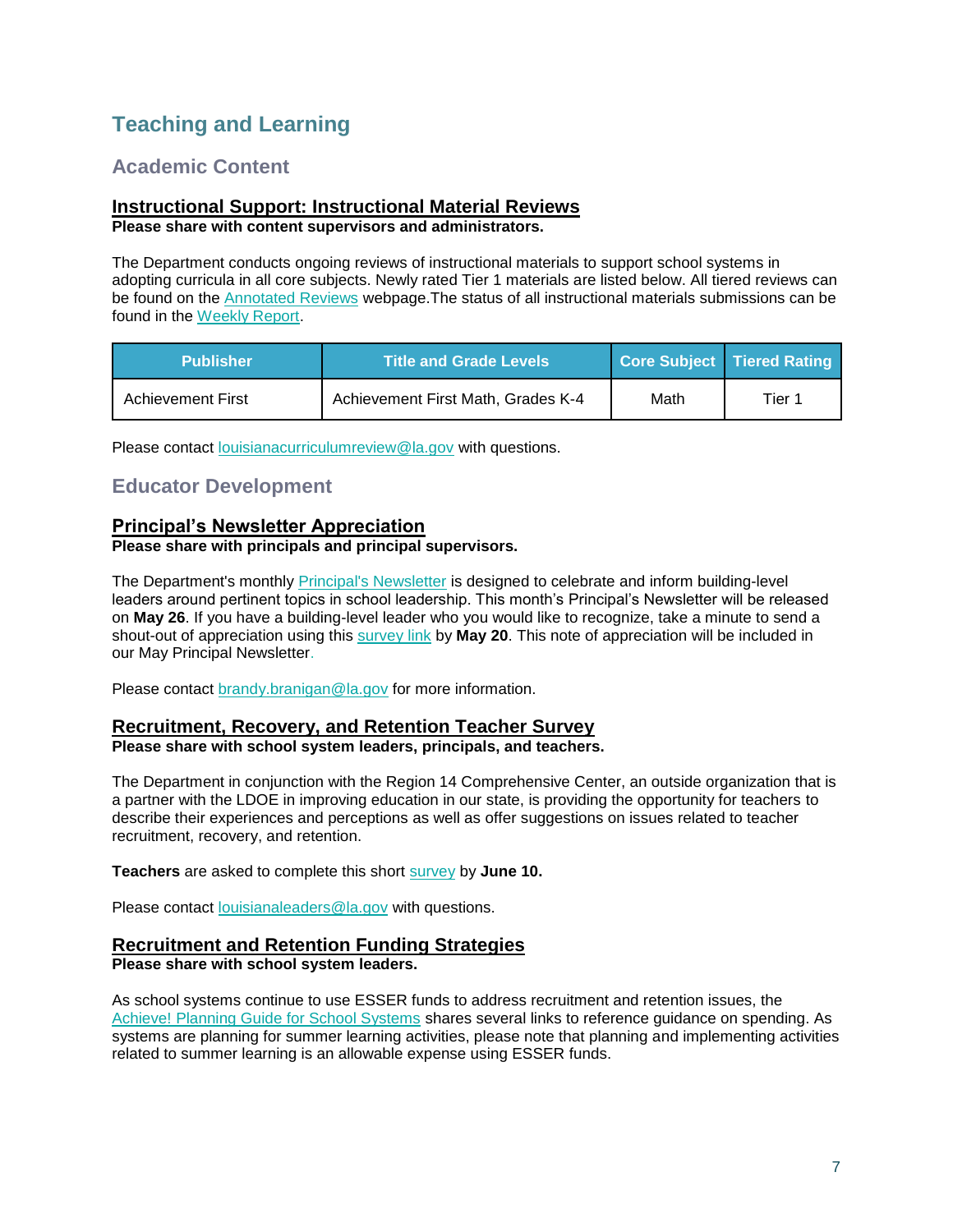Listed below are links school systems can reference for guidance on spending.

- **[Achieve Compensation Guidance](https://www.louisianabelieves.com/docs/default-source/achieve/achieve!-compensation-guidance.pdf?sfvrsn=d4ce6718_8)**
- Achieve Allowable Uses
- Achieve ESSER II & III Funding Allowability and Cost Guidance Crosswalk
- **[Additional Staff](https://www.louisianabelieves.com/docs/default-source/achieve/achieve!-hiring-investment-examples.pdf?sfvrsn=60fb6718_2)**

Please contact [brandy.branigan@la.gov](mailto:brandy.branigan@la.gov) with recruitment and retention questions, and [LDOE.GrantsHelpdesk@la.gov](mailto:LDOE.GrantsHelpdesk@la.gov) with funding questions.

#### **Pre-Educator Pathway Distinction**

#### **Please share with Pre-educator pathway teachers and CTTIE directors.**

The LDOE serves as the certifying agency for the [Louisiana Pre-Educator Pathway.](https://www.louisianabelieves.com/docs/default-source/js-graduation-pathways/pre-educator-pathway-brief---louisiana-pre-educator-pathway.pdf?sfvrsn=7c549d1f_18) Schools should complete the [Pre-Educator Pathway Distinction Form](https://form.jotform.com/220096198837062) to recognize that a student has completed all pathway requirements and earned the Louisiana Pre-Educator credential. Schools should complete the form for Jumpstart students graduating in Spring 2022 by **May 18.**

#### [Pre-Educator Pathway Distinction Form](https://form.jotform.com/220096198837062)

- Parental PII Permission Form
- Course completion verification
- Assessment verification

Please contact [believeandprepare@la.gov](mailto:believeandprepare@la.gov) with questions.

## **New Teacher Experience: Summer Kick Off**

#### **Please share with system leaders.**

The Louisiana Department of Education will host a Summer Kick-off for the New Teacher Experience on **July 25, 2022** from 9 a.m. – 4 p.m. in Baton Rouge, LA for 300 first year teachers. The goals of the event are to:

- Welcome new teachers to the profession.
- Understand the components of Louisiana's New Teacher Experience.
- Engage in professional learning around topics relevant to new teachers.
- Provide statewide networking opportunities for new teachers.

Registration for this event will be first come, first served. The registration will open on **Tuesday, June 7**  and close **Friday, July 8** or once capacity is reached, whichever comes first.

School systems must have the name and email address of new teachers in order to register for this event. The link for registering will be included in the June 7 weekly newsletter.

Please contact [laurie.carlton@la.gov](mailto:laurie.carlton@la.gov) with questions.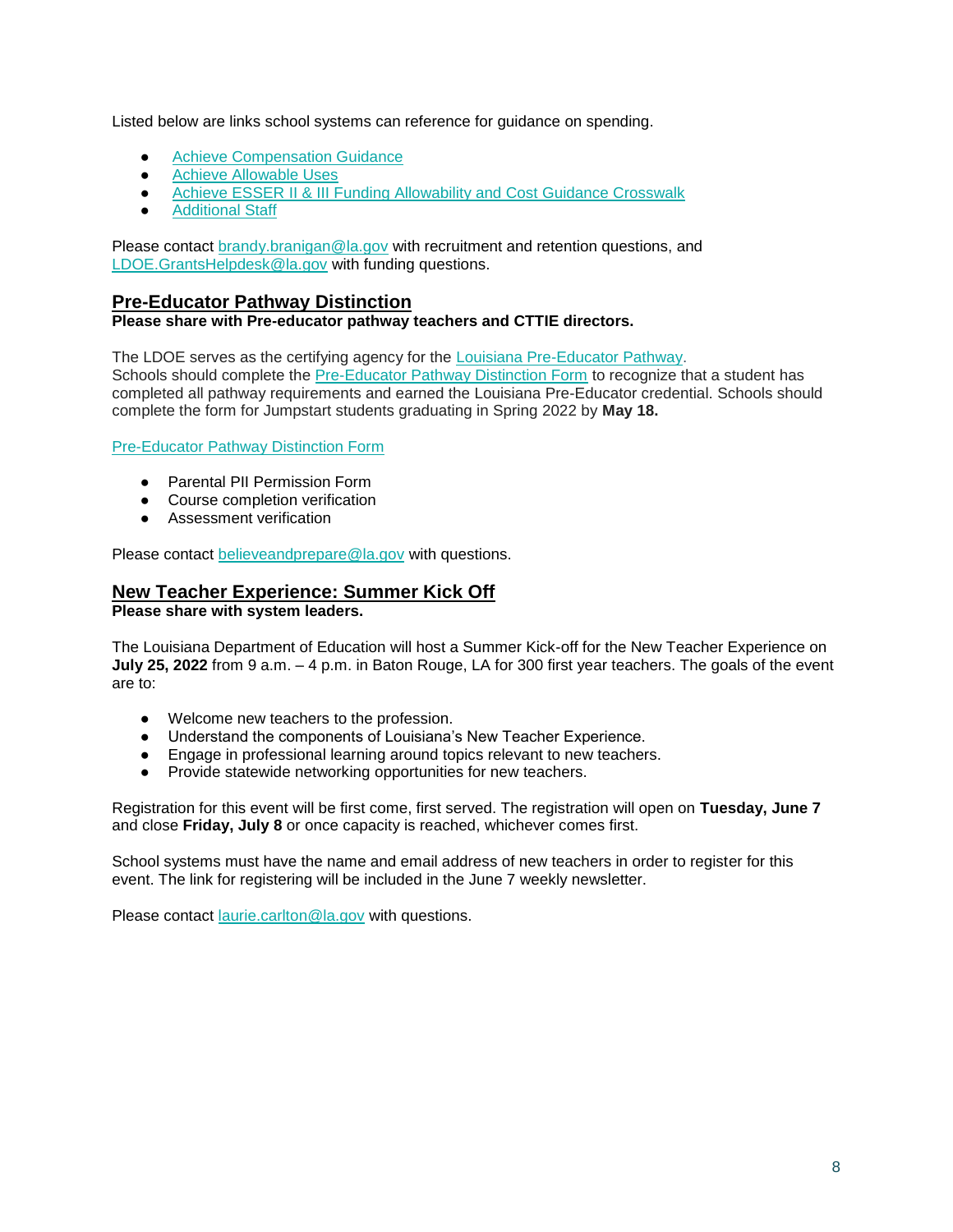### **Real-time Early Access to Literacy (REAL)**

**Please share with school and system leaders.**

Real-time Early Access to Literacy (REAL) provides individualized support for students in pre-K through grade 3 to make progress in their literacy development. REAL provides tutoring services to eligible students in pre-K through grade 3 attending a CIR/UIR-A school.

The Department hosted a summer REAL School System webinar on **May 10** to provide school systems with updated information on the [REAL](https://www.louisianabelieves.com/academics/real-time-early-access-to-literacy) tutoring program. This presentation will be posted on the REAL [website.](https://www.louisianabelieves.com/academics/real-time-early-access-to-literacy)

Please contact holly.manson@la.gov with questions.

#### **Real-time Early Access to Literacy Tutoring Service Providers Webinar Please share with system leaders.**

The Department hosted a REAL webinar for Tutoring Service Providers on **May 12**. This webinar provided updates to Tutoring Services Providers on the processes that should be completed to close out the spring REAL tutoring cycle and to begin the summer REAL tutoring cycle.

The presentation can be found on the [REAL website.](https://www.louisianabelieves.com/academics/real-time-early-access-to-literacy)

Please contact holly.manson@la.gov with questions.

#### **Summer Learning Programs**

**Please share with summer learning program coordinators.**

School systems should be in the final stages of planning their summer learning programs using the planning checklist located in the [Summer Learning Program Guidance.](https://www.louisianabelieves.com/docs/default-source/academics/summer-learning-program-guidance-2021.pdf?sfvrsn=9f5a6618_2) Beginning this summer, all CIR/UIR-A schools are required to implement summer learning programs.

Similar to data collected from Summer 2021, systems should expect to share information about student outcomes. These indicators include:

| Category                                  | <b>Examples</b>                                                                                    |
|-------------------------------------------|----------------------------------------------------------------------------------------------------|
| Curriculum-Embedded Assessments for Math* | Number of math lessons completed<br>$\bullet$                                                      |
| Curriculum-Embedded Assessments for ELA*  | Number of ELA lessons completed<br>Unit Assessments in ELA Guidebooks<br>$\bullet$                 |
| <b>Literacy Screeners</b>                 | Screeners approved by the Department (Acadience<br>$\bullet$<br>Reading, DIBELS 8th, STEEP, STEP). |
| Early Childhood Assessments               | <b>TS Gold®</b><br>$\bullet$                                                                       |
| Other Indicators                          | Writing samples<br>Social-Emotional Program Data                                                   |

\* Required

Please contact [keisha.thomas2@la.gov](mailto:Keisha.Thomas2@la.gov) with questions.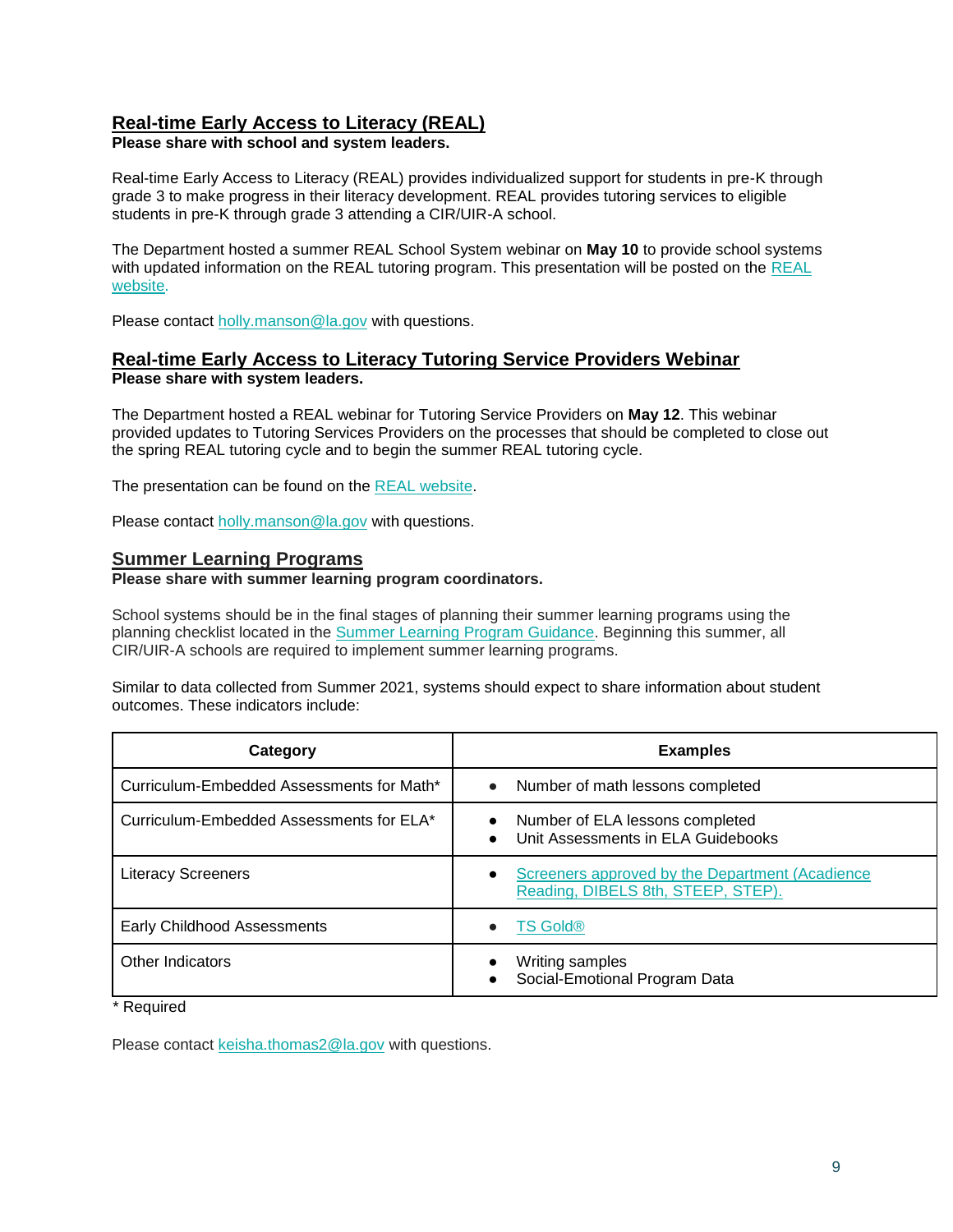### **Teacher Leader Summit**

**Please share with teachers, principals, counselors, librarians, school and system leaders.** 

In less than 20 days, Louisiana's educators will come together at Teacher Leader Summit in New Orleans. Registered attendees will have the opportunity to hear from our [keynote speakers](https://www.louisianabelieves.com/docs/default-source/2022-teacher-leader-summit/keynote-speakers---tl-summit-2022.pdf) Stephen M.R. Covey and Juliana Urtubey.

All registered participants must reserve a seat to attend [sessions](https://whova.com/embedded/event/i6u0jc%2FHaQPA8X9JKRdO22%2FvxgNOBGeJNdxPWRzFISM%3D/?utc_source=ems) during Teacher Leader Summit. Session capacity is limited and available on a first come, first serve basis. For details on how to reserve a seat, as well as prepare for arrival, attendees can use [these recommendations.](https://www.louisianabelieves.com/docs/default-source/2022-teacher-leader-summit/prepare-for-arrival---tl-summit-2022.pdf)

Please contact [ldoeevents@la.gov](mailto:LDOEevents@la.gov) with questions.

#### **CIS Teacher and Staff Evaluations**

**Please share with systems leaders, school leaders, human resource directors, and data directors.**

The teacher evaluation upload window is open. Systems are encouraged to begin finalizing teacher and staff evaluations. The Compass Information System (CIS) will shut down for the 2021-2022 school year on September 1, 2022. Following this date, no teacher evaluation data for the 2021-2022 school year will be able to be amended or added. Please prepare to complete the following no later than August 26, 2022, in [CIS:](https://leads13.doe.louisiana.gov/hcs/FrameWork.aspx)

- Enter and rate both SLTs for teachers and staff.
- Enter professional practice scores (for 2021-2022 only, if the evaluated person scored "Effective: Proficient" or "Highly Effective" (2.5 and above), enter the single score twice).
- Finalize evaluations for VAM and non-VAM teachers; final evaluation scores will recalculate after VAM is complete.

It is also encouraged to enter professional practice scores for leaders and ensure that SLTs are set.

Resources for [evaluation uploads](https://www.louisianabelieves.com/docs/default-source/teaching/compass-information-system-evaluation-upload-guide.pdf?sfvrsn=2c216718_8) are located in the [Compass Library.](https://www.louisianabelieves.com/resources/library/compass) 

Please contact [compass@la.gov](mailto:compass@la.gov) with questions.

#### <span id="page-10-0"></span>**School Improvement**

### **School Support Institutes 2022 - 2023**

### **Please share with school and system leaders.**

The [Division of School Improvement](https://www.louisianabelieves.com/schools/school-improvement) is pleased to announce the return of School Support Institutes for 2022 - 2023. In collaboration with our vendor, TNTP, School Support Institutes have been redesigned to provide the most relevant and high-quality learning to support Louisiana schools in their improvement efforts.

All school systems may register and send leadership team members to the School Support Institutes for the 2022-2023 school year. School systems with identified CIR or UIR-A schools and those with UIN schools participating in the CLSD grant are required to participate in the School Support Institutes during the 2022-2023 school year. Registration will begin June 6, 2022.

All current information about SSI, including the learning pathways offered and training dates, can be found in the [School Support Institutes Overview](https://www.louisianabelieves.com/docs/default-source/district-support/school-support-institutes-overview.pdf?sfvrsn=6f16991f_8) document.

Please contact [schoolimprovementdivision@la.gov](mailto:schoolimprovementdivision@la.gov) with questions.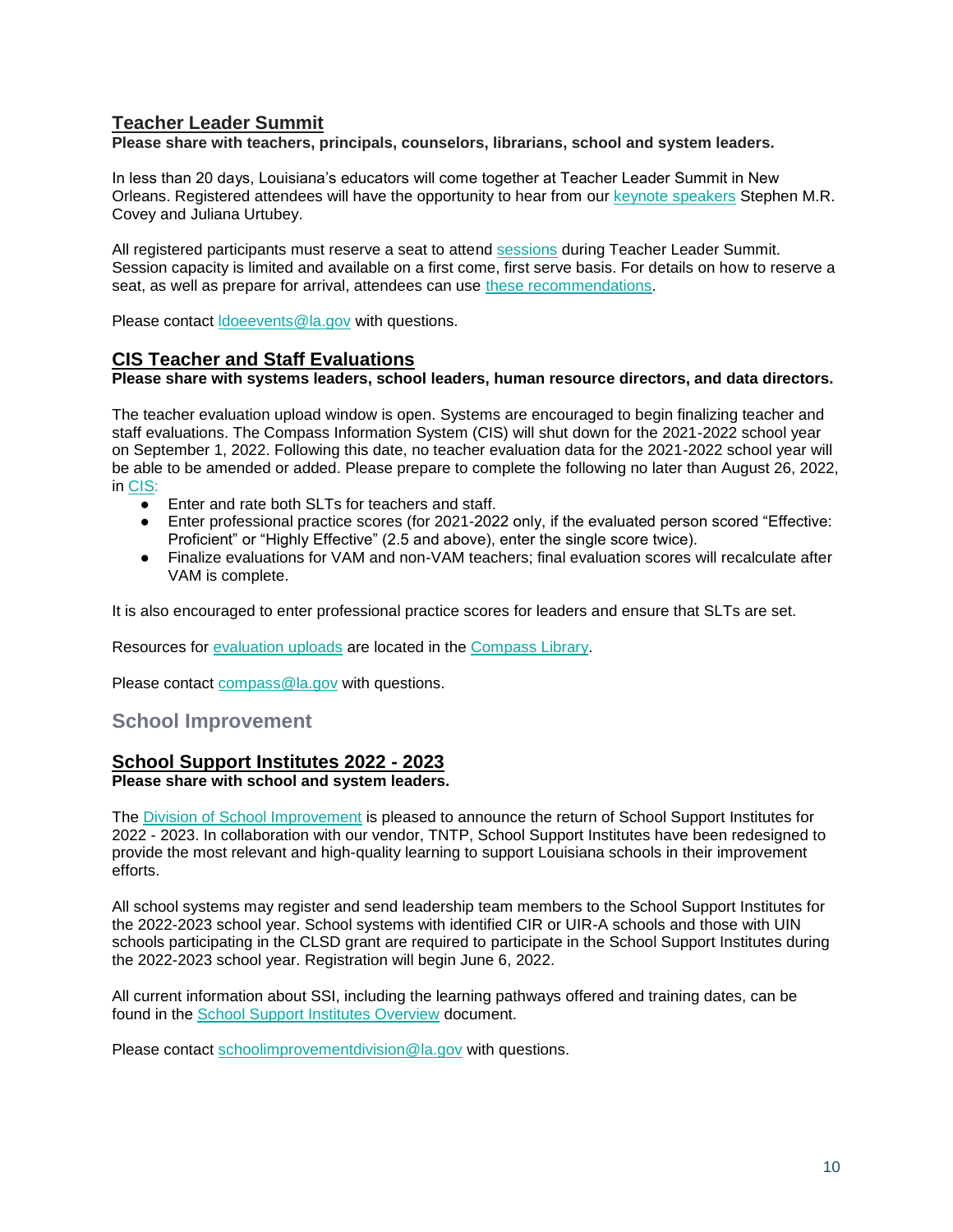## <span id="page-11-0"></span>**Reminders**

- [Assessment, Accountability and Analytics](#page-12-0)
- [School System Relations](#page-13-0)
- [Teaching and Learning](#page-14-2)
	- o **[Academic Content](#page-14-0)**
	- o [Diverse Learners](#page-14-3)
	- o [Educator Development](#page-14-1)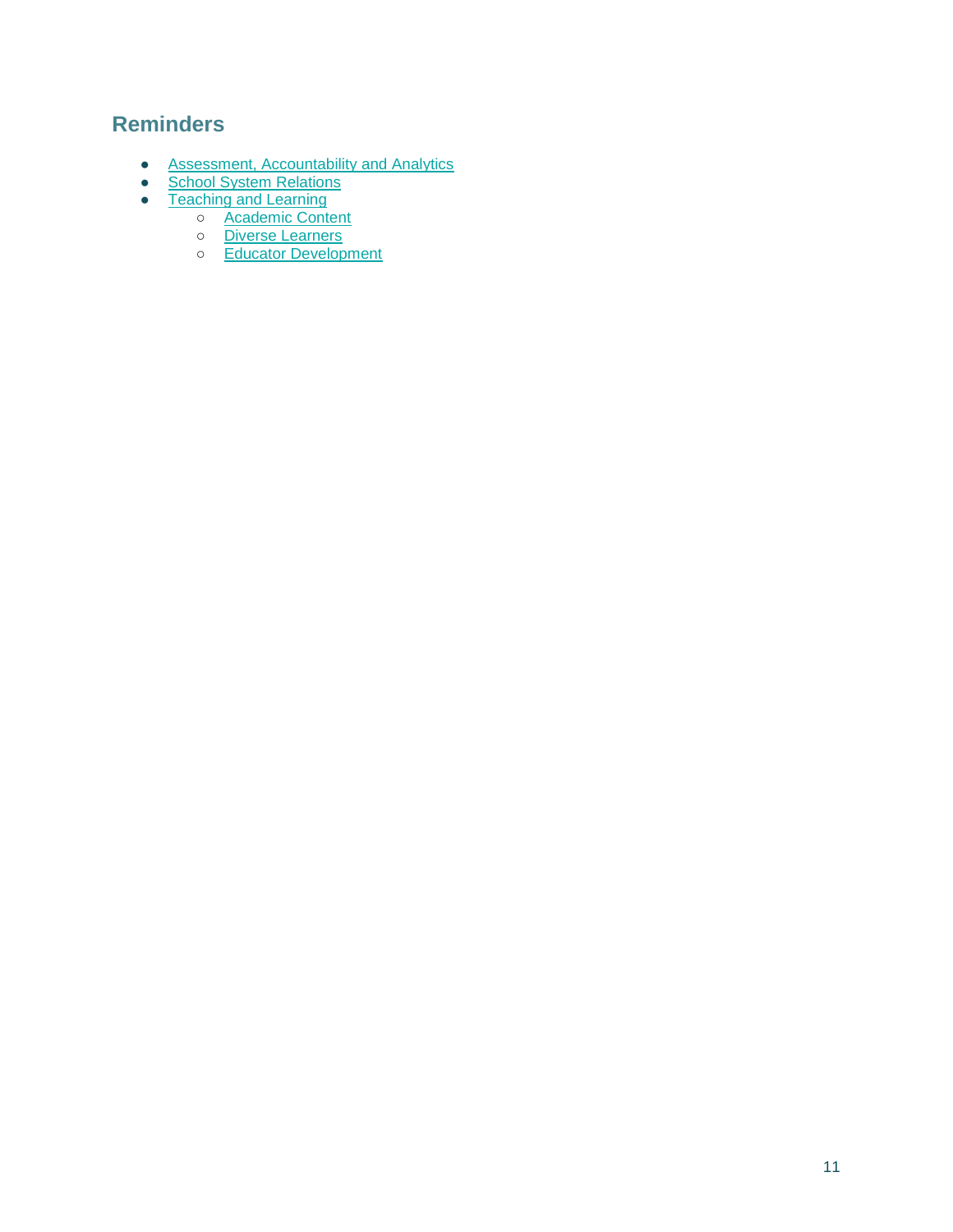## <span id="page-12-0"></span>*Assessment, Accountability and Analytics*

#### **EdLink Accountability Dashboard Launch**

**Please share this information with school and system leaders.**

In an effort to provide more impactful and integrated data analytics, the Accountability Dashboard has now launched in EdLink 360. This Accountability Dashboard replaces the Principal & Superintendent Secure Portal, which is no longer available. The Accountability Dashboard provides secure accountability data and insights for school and system leaders. In addition, the Accountability Dashboard houses a number of professional development videos focused on how school and district leaders can interpret and utilize their accountability-related data.

District security coordinators can assist users in setting up accounts within EdLink. School system and district users should request access through [EdLink Security.](https://leads13.doe.louisiana.gov/lug/Security-EdLink/EdLinkSecurity.htm) Superintendents and district-level administrators should request the District Administrator role, and Principals should request the Principal role.

For EdLink system access issues, contact your local security coordinator. For questions and troubleshooting issues related to EdLink, contact [edlink360@la.gov.](mailto:edlink360@la.gov) For general questions about the data in the Accountability Dashboard, please contact [analytics@la.gov.](mailto:analytics@la.gov)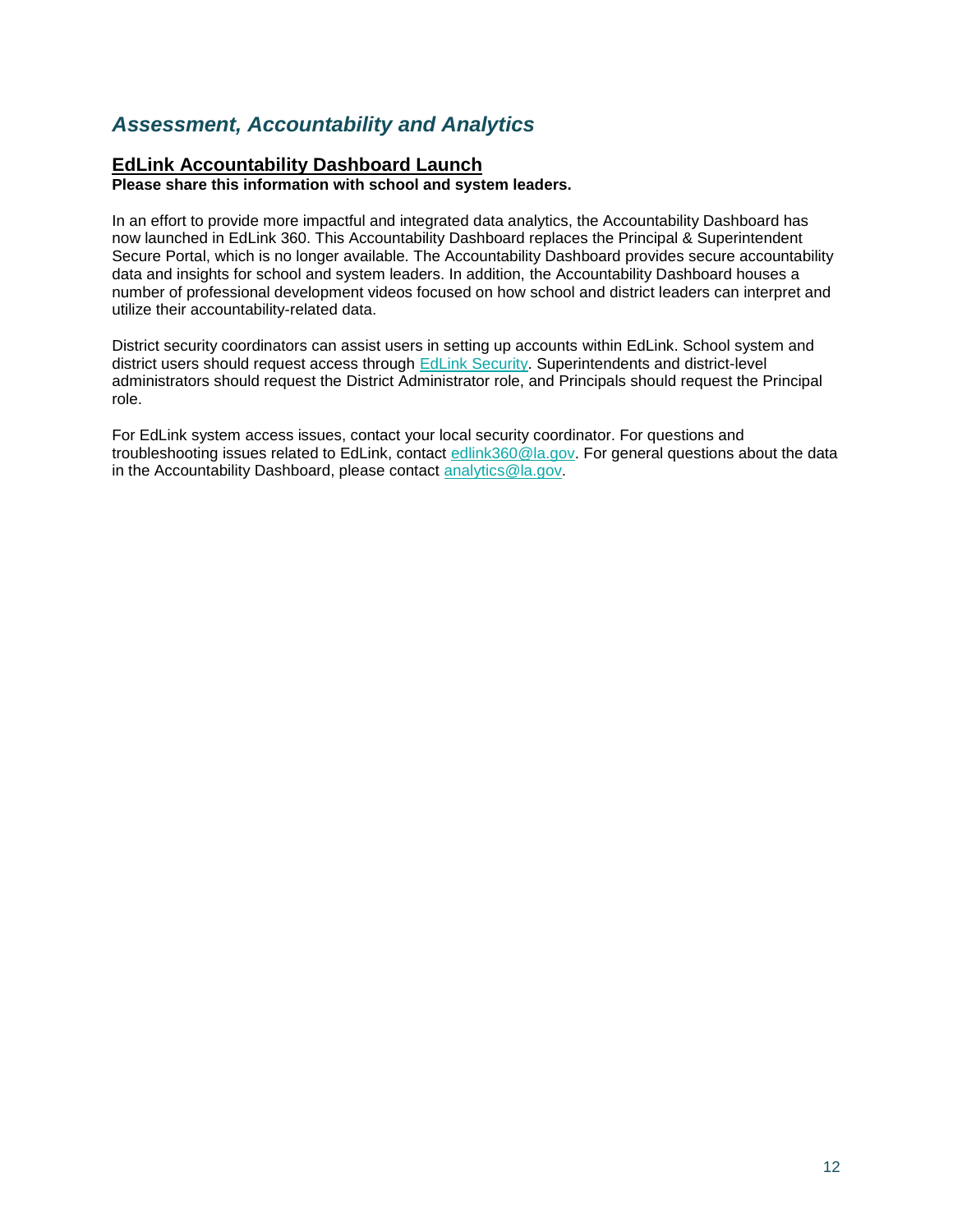## <span id="page-13-0"></span>*School System Relations*

### **2022 Louisiana Exemplary Educators**

**Please share this information with teachers, school and school system leaders.**

The Louisiana Department of Education recognizes that great teachers and school leaders are critical to student success. Therefore, the [Louisiana Exemplary Educator Recognition Program](https://www.louisianabelieves.com/docs/default-source/key-initiatives/louisiana) serves to acknowledge, honor, and spotlight exceptional teachers, teacher specialists, and school leaders who exemplify Louisiana's education profession.

This year, school systems from all across the state submitted recommendations for the 2022 Louisiana Exemplary Educator Recognition Program through a confidential process where the candidates were unaware of their recommendation. From this impressive group, the Department is proud to announce the [2022 Louisiana Exemplary Educators.](https://www.louisianabelieves.com/docs/default-source/awards/2022-louisiana-exemplary-educators-announcement.pdf)

In acknowledgement of being named an Exemplary Educator, these individuals will receive a certificate of recognition and may be invited to participate on Louisiana Department of Education advisory boards and task forces, as well as be considered for other recognition programs.

To learn more about the [Louisiana Exemplary Educator Recognition Program,](https://www.louisianabelieves.com/docs/default-source/key-initiatives/louisiana) visit the [Award Programs](https://www.louisianabelieves.com/academics/award-programs) page.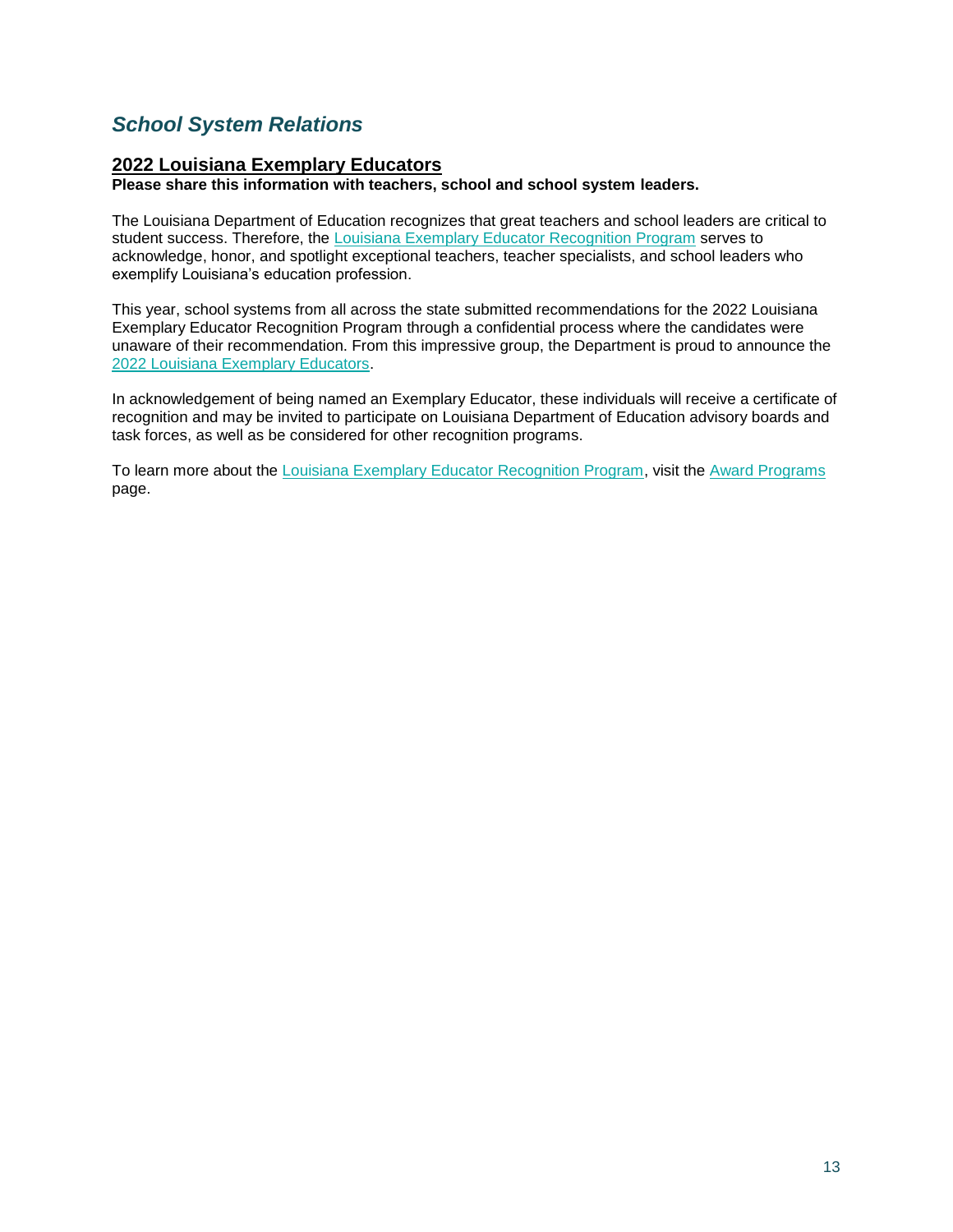## <span id="page-14-2"></span>*Teaching and Learning*

## <span id="page-14-0"></span>**Academic Content**

## **Now Accepting 2022-2023 Teacher Leader Advisor Applications**

**Please share with teachers, system leaders, and site leaders.**

The Department is seeking exceptional educators from across Louisiana to play an influential role in raising expectations for students and supporting the success of teachers. The 2022–2023 Teacher Leader Advisors (TLAs) will use their robust knowledge of teaching and learning to review and create the next wave of high-quality instructional materials and training tools that will be used by thousands of teachers across the state. Interested teachers from all content areas and grade bands should review [this](https://www.louisianabelieves.com/docs/default-source/louisiana-teacher-leaders/teacher-leader-advisor-flyer.pdf)  [informational flier](https://www.louisianabelieves.com/docs/default-source/louisiana-teacher-leaders/teacher-leader-advisor-flyer.pdf) for more information and the application link.

Please contact [classroomsupporttoolbox@la.gov](mailto:ClassroomSupportToolbox@la.gov) with questions.

## <span id="page-14-3"></span>**Diverse Learners**

### **Special Education Advisory Panel Application Open**

**Please share with special education leaders, educators, parents and community stakeholders.**

The [Special Education Advisory Panel](https://www.louisianabelieves.com/docs/default-source/academics/special-education-advisory-panel-(seap)-overview.pdf?sfvrsn=8bfd891f_42) (SEAP) [application](https://www.louisianabelieves.com/docs/default-source/students-with-disabilities/seap-member-vacancy-announcement-and-application.pdf?sfvrsn=4ea76618_12) is now open. SEAP advises and assists the Louisiana Department of Education with the provision of free and appropriate public education for individuals with disabilities. It exists by authority of the Individuals with Disabilities Education Act (IDEA) to provide guidance on special education programs and services. Interested applicants can find the vacant roles and more information in the [vacancy announcement and application,](https://www.louisianabelieves.com/docs/default-source/students-with-disabilities/seap-member-vacancy-announcement-and-application.pdf?sfvrsn=4ea76618_12) and interested applicants should apply during the month of May 2022.

Please contact [specialeducation@la.gov](mailto:specialeducation@la.gov) with questions.

## <span id="page-14-1"></span>**Educator Development**

### **K-2 Learning Year: Phase I Office Hours**

#### **Please share with systems leaders and school leaders.**

K-2 Learning Year: Phase I Office Hours provide additional support for systems implementing CLASS® or (TAP/Best Practices) observation rubrics. Meetings are bi-monthly at noon. Upcoming topics include:

NIET overview of NIET (TAP/Best Practices) observation rubric

- **Meeting Date and Time:** May 18 at 12 p.m.
- **Meeting Link:**

<https://ldoe.zoom.us/j/98569851139?pwd=b0VGdTIvcThYWElZT3VnWWQzYU1kZz09>

- **Meeting ID#:** 985 6985 1139
- **Meeting Passcode:** 578203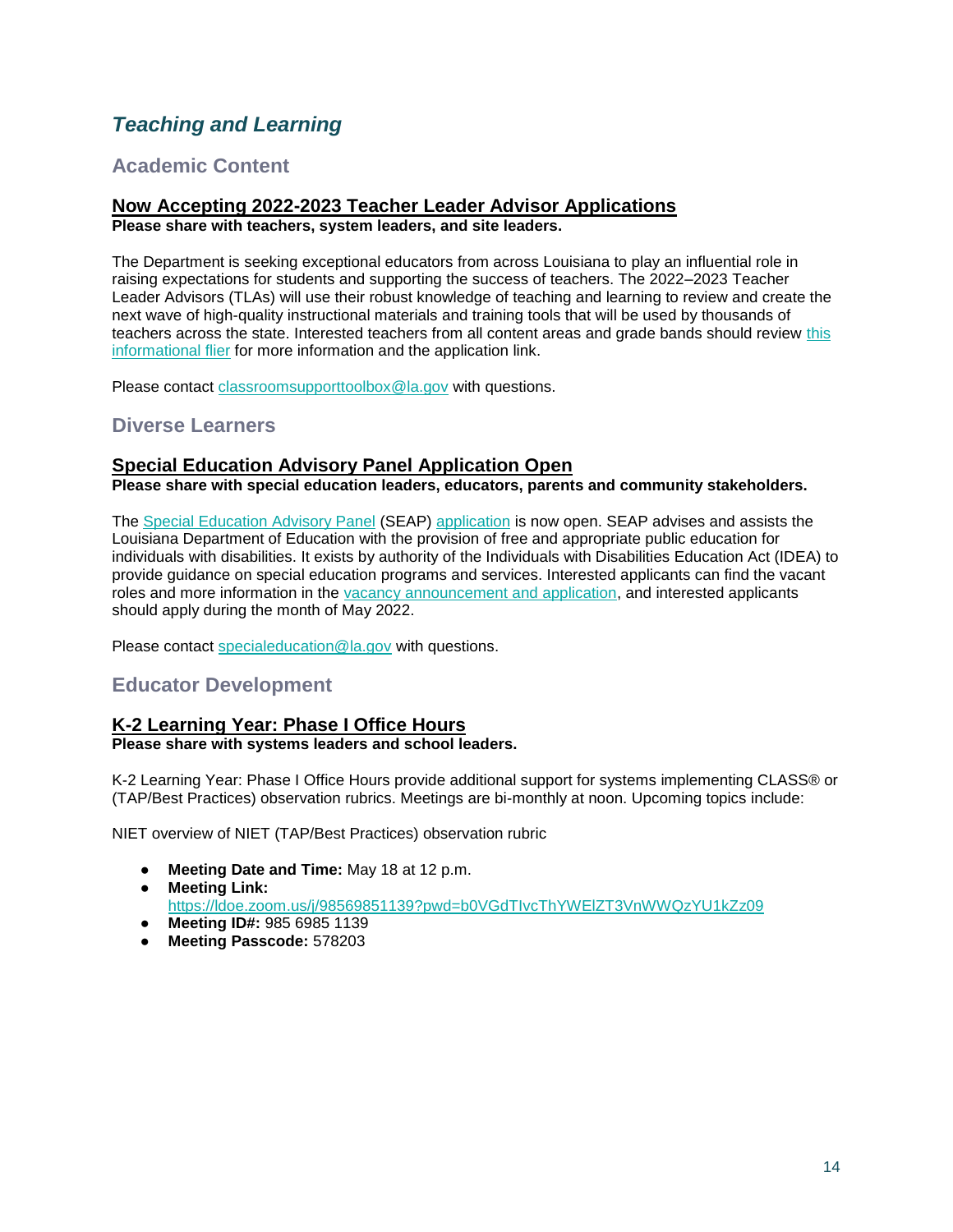#### **Teachstone overview of myTeachstone data and reporting platform**

- **Meeting Date and Time:** June 15 at 12 p.m.
- **Meeting Link:**  <https://ldoe.zoom.us/j/98569851139?pwd=b0VGdTIvcThYWElZT3VnWWQzYU1kZz09>
- **Meeting ID#:** 985 6985 1139
- **Meeting Passcode:** 578203

#### **NIET overview of EE PASS data and reporting platform**

- **Meeting Date and Time: June 29 at 12 p.m.**
- **Meeting Link:**  <https://ldoe.zoom.us/j/98569851139?pwd=b0VGdTIvcThYWElZT3VnWWQzYU1kZz09> ● **Meeting ID#:** 985 6985 1139
- **Meeting Passcode:** 578203

Please contact [lori.pennison@la.gov](mailto:lori.pennison@la.gov) with questions.

#### **Continuous Learning Please share with system leaders.**

The Department will provide school systems with guidance on how to develop a continuous learning plan for modified operations. The guidance will include a framework for systems that includes what triggers (e.g., percent of students impacted, impact on operations or facilities) a system to initiate a continuous learning plan and the scale of activating continuous learning.

The Department will host two webinars this summer on Continuous Learning Planning. The first one will be held on June 15 at 2:30 p.m. and the second one will be held on July 14 at 9 a.m. System leaders should plan to attend one of the webinars.

- **Webinar Date and Time:** June 15 at 2:30 p.m.
- **Webinar Link[:](https://ldoe.zoom.us/j/98516651581?pwd=RGRGTHZHQ1YwSnBKT0RRU2toSFRsdz09)** <https://ldoe.zoom.us/j/98516651581?pwd=RGRGTHZHQ1YwSnBKT0RRU2toSFRsdz09>
- **Meeting ID:** 985 1665 1581
- **Passcode:** 565717
- **Phone:** 1-346-248-7799
- **Webinar Date and Time:** July 14 at 9 a.m.
- **Webinar Link:** <https://ldoe.zoom.us/j/99824313990?pwd=eXFsOXMxb0svWmhscWcwNFJBOWtiUT09>
- **Meeting ID:** 998 2431 3990
- **Passcode:** 901854
- **Phone:** 1-346-248-7799

Please contact [keisha.thomas2@la.gov](mailto:keisha.thomas2@la.gov) with questions.